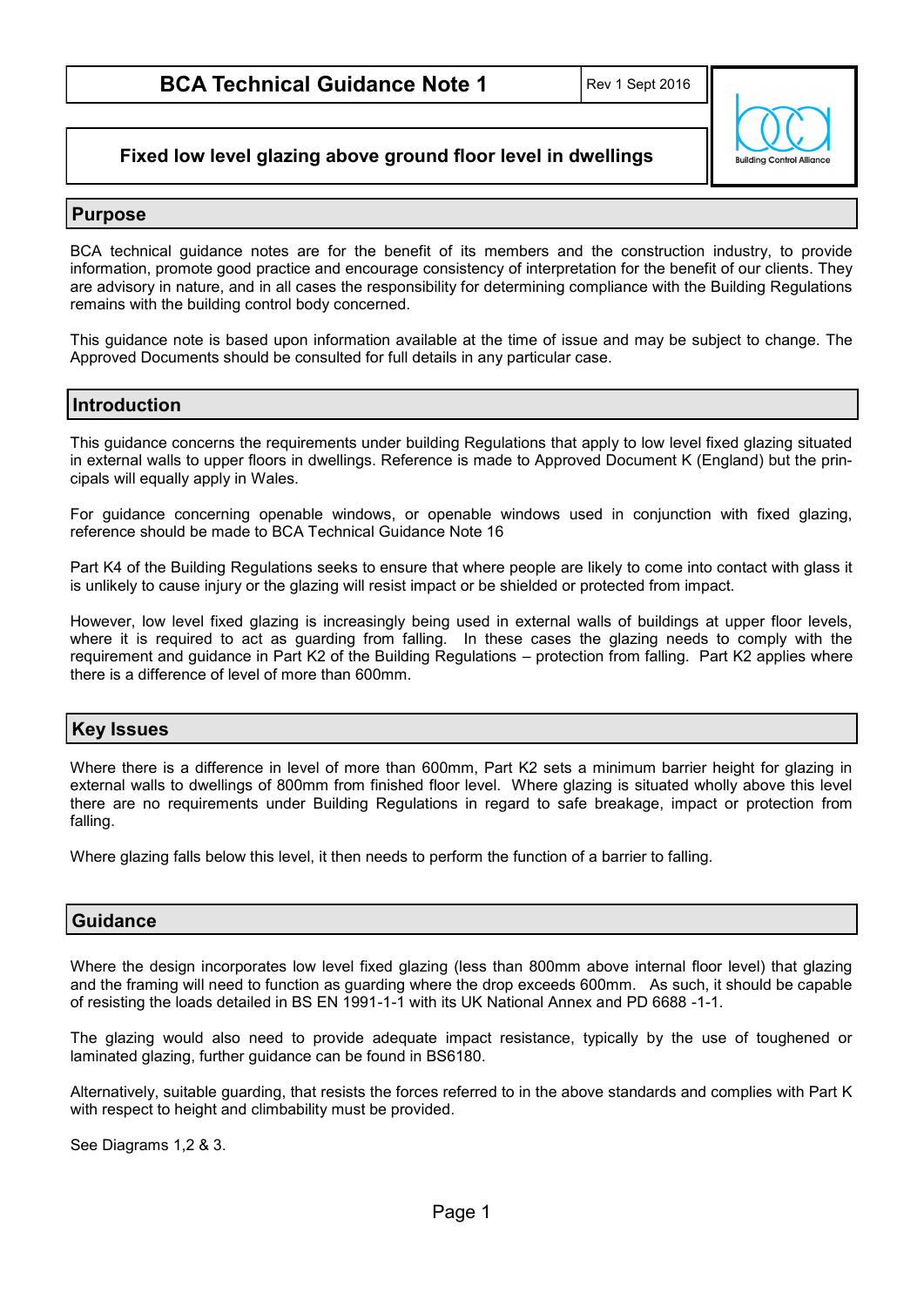

Diagram 1 - Fixed Glazing Acting As Guarding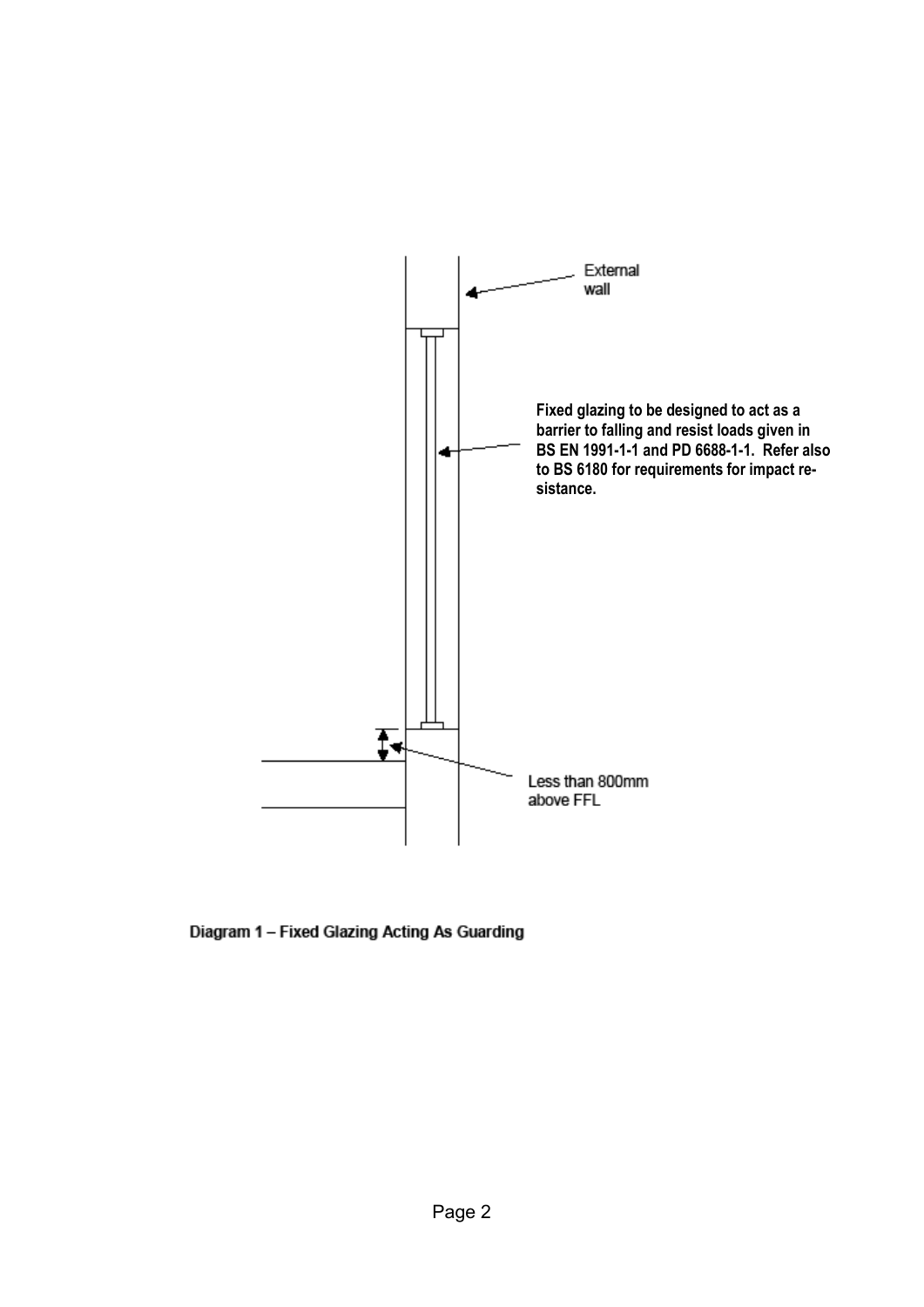

Diagram 2 - Fixed Glazing Not Required To Act As Guarding<br>(Cill Under 600mm Above FFL)